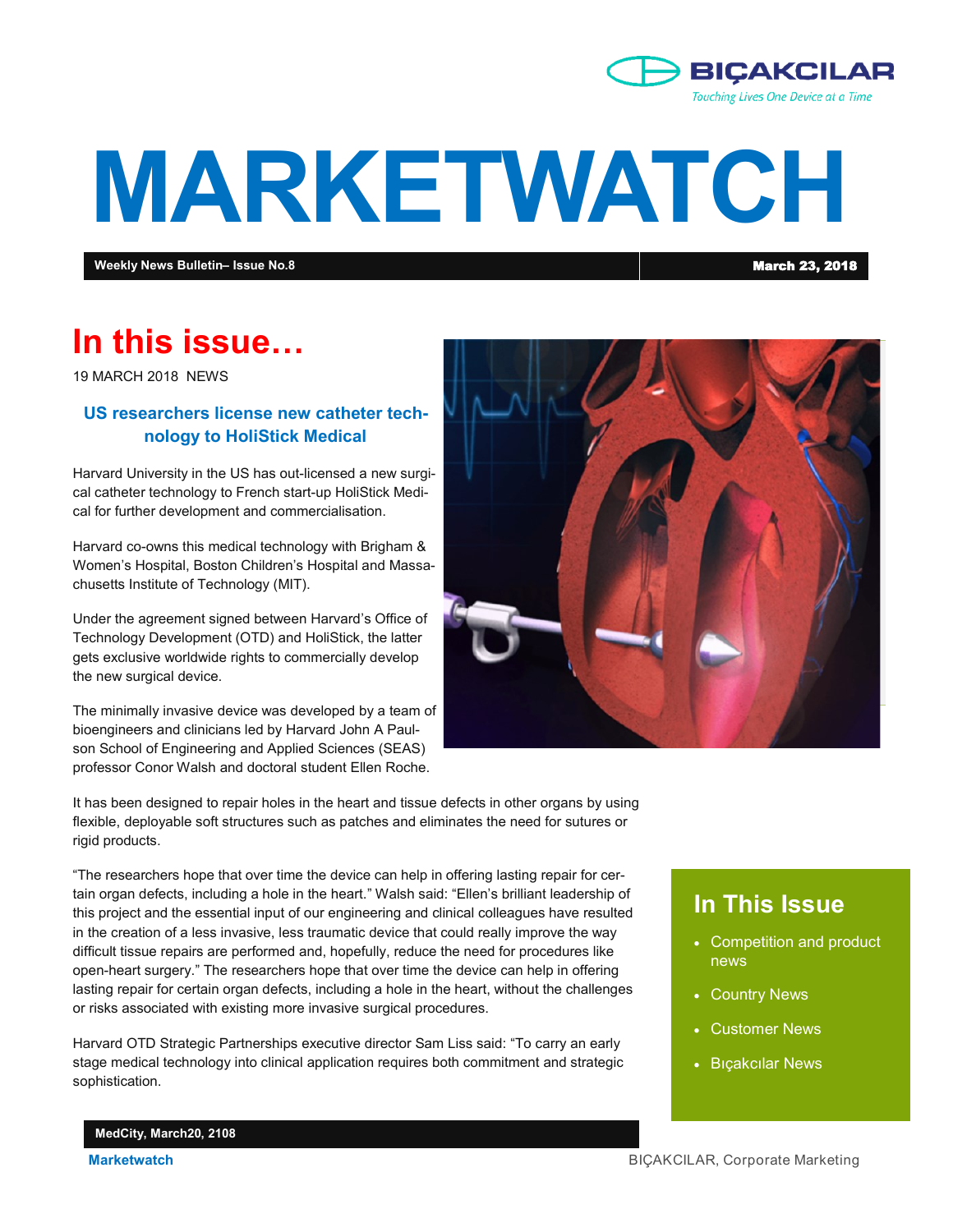#### **In this issue…** *more partnerships in cardiology...*

#### **Boston Scientific and CÚRAM plan to develop heart surgery devices**

Boston Scientific has partnered with Ireland-based CÚRAM, the SFI Research Centre for Medical Devices at National University Ireland (NUI) Galway, to advance medical devices for cardiovascular (CV) surgeries.

The partners plan to develop new devices that will support minimally invasive procedures performed to treat aneurysms and aortic valve repair.

Currently, valve repair procedures involving the use of a catheter to insert a replacement valve are being frequently performed and are said to minimise the risk of surgery for patients.

The new devices will be designed to further decrease this risk, while also improving patient outcomes.

"The partners plan to develop new devices that will support minimally invasive procedures performed to treat aneurysms and aortic valve repair."

Under the project, which will be led by CÚRAM principal investigator (PI) Dr Niamh Hynes, the organisations will combine their respective expertise and experience in clinical, biomedical and scientific research.

CÚRAM scientific director Abhay Pandit said: "This unique, multi-disciplinary, specialist environment is key to CÚRAM's success in developing strong programmes of work with our industry partners; in this case bringing substantial investment from Boston Scientific.

"This project is in addition to three other ongoing research projects with Boston Scientific."

The SFI Research Centre is also conducting a preclinical assessment of a catheter device to support muscle and vascular regeneration in critical limb ischemia.

In another project, CÚRAM and Boston Scientific have partnered to create a new implantable electrical stimulation device that will improve cardiovascular circulation.

Pandit added: "CÚRAM's goal is to establish long-term strategic relationships with our industry partners, to complete projects that advance medical device technologies and inventions and convert these into products and services that benefit the patient." .



#### **Canon develops Aquilion ONE / GENESIS Edition device to address stroke**

The device can be used to image the entire brain with a single 640-slice rotation to cover 16cm of space. It is also capable of capturing both anatomy and function, thereby offering physicians with additional tools to help diagnose a stroke with a single CT scan.

Furthermore, the device can help reduce the need for multi-modality exams, which can require a lot of time.

It is also equipped with Forward projected model-based Iterative Reconstruction SoluTion (FIRST) MBIR, which is designed to enhance high-contrast spatial resolution and low-contrast detectability in the brain. This allows for the possibility of seeing early signs of stroke with CT. "The device is capable of capturing both anatomy and function, thereby offering physicians with additional tools to help diagnose a stroke with a single CT scan."

FIRST can reduce noise and radiation dose by up to 82.4%, as well as remove workflow challenges of MBIR.

Canon Medical Systems USA CT, PET / CT, and MR Business Units senior director Dominic Smith said: "CT scans are often the first line of defence when it comes to stroke diagnosis. We understand how critical those first few minutes are.

"That's why we designed the Aquilion ONE / GENESIS Edition with the ability to deliver a comprehensive dataset for assessing anatomy, flow and perfusion in one single scan.

"This drastically cuts the time needed to make critical diagnoses and can improve a patient's outcome."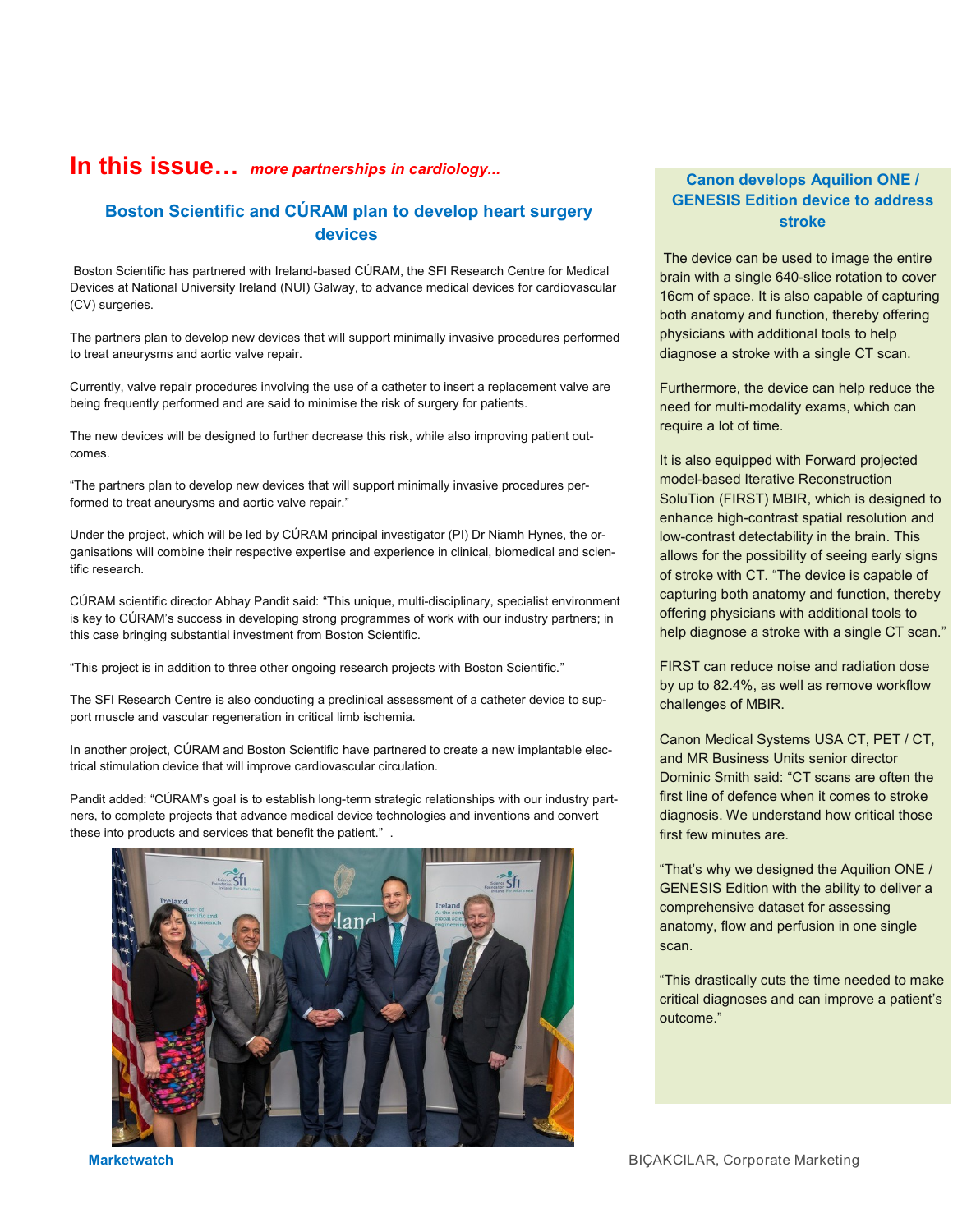#### **New Devices**

**Product Launch**

#### **Convesaid, a Hemostat Powder Spray That Can't Cause Embolisms**

Team Consulting, a firm based out of an old barn in Cambridge, UK that develops medical devices, one being the EpiPen, has now come up with a hemostat powder sprayer that

cannot cause embolisms. When spraying a powder onto a leaking vein, the air that pushes the powder can enter the exposed blood flow and cause an air embolism. This typically happens when the sprayer gets too close to the vein, but to avoid the chances altogether, the new Convesaid sprayer doesn't let any air out of the nozzle to cause embolisms in the first place.

This is accomplished thanks to a bit of clever engineering that allows the device to separate the air from the powder particles, returning all the air back through the nozzle while letting the hemostat powder fly out the front. The air moving through the device won't even escape out of the nozzle if the tip is pressed against tissue, virtually guaranteeing that an embolism won't occur.





**ACUSON Bonsai, a Powerful Cardio Ultrasound in a Small, Portable Package**



Soft robots made using 3D printing may offer uniquAt the just concluded American College of Cardiology's 67th Annual Scientific Session and Expo, Siemens Healthineers introduced its new ACUSON Bonsai portable cardiovascular ultrasound e advantages for medical applications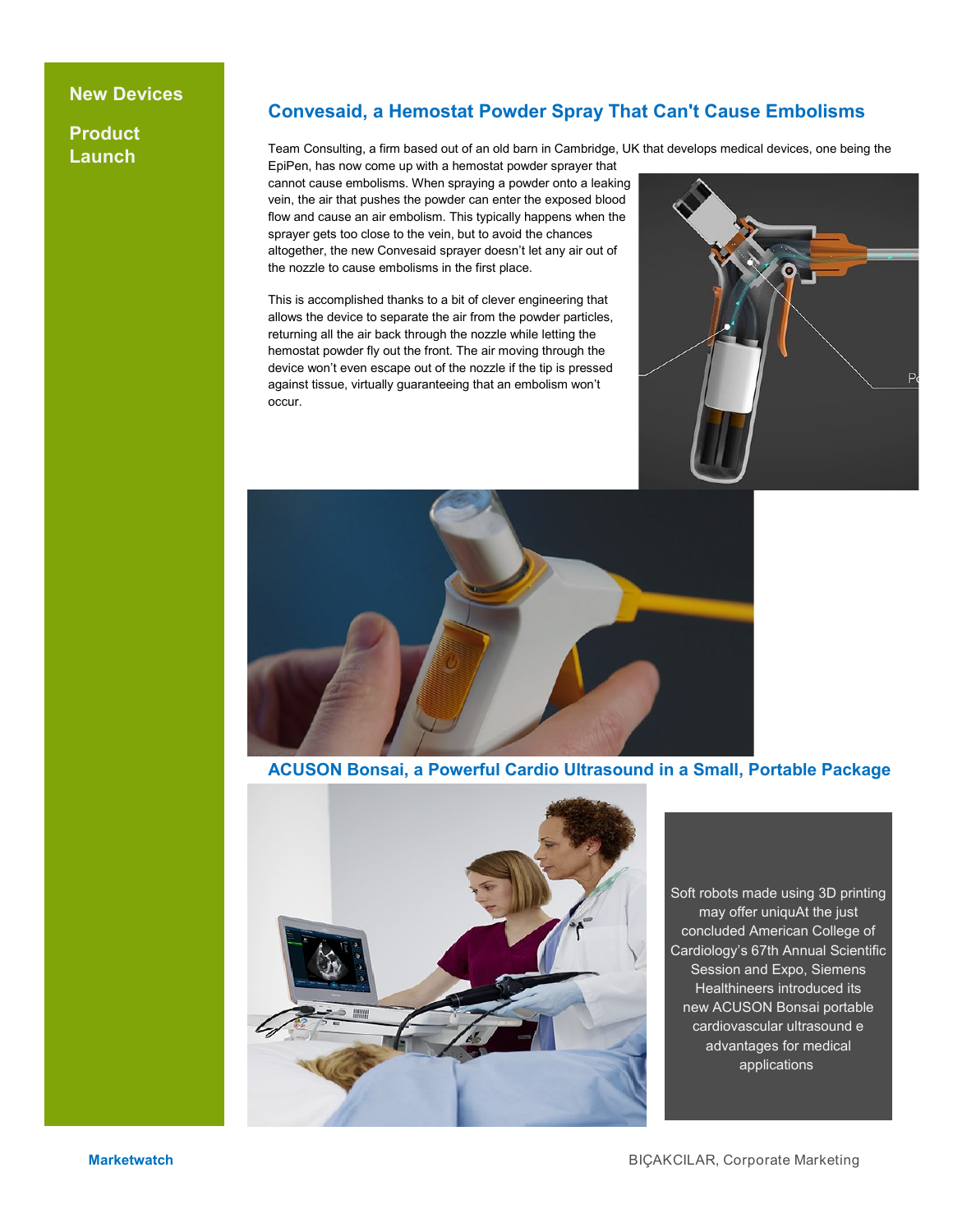#### **Countries**

#### **CHINA**





#### **THE CHINESE MEDTECH SECTOR**

The current healthcare system covers 95 per cent of the population through the basic medical insurance scheme. The coverage, however, is not comprehensive and does not address expenditures caused by chronic diseases. It happens that patients with chronic diseases cannot pay their health bills and need to file for bankruptcy. Currently, 5 per cent of China's GDP is spent on healthcare. The healthcare expenditure per capita is US\$ 650 (OECD 2013). The Government has ambitious plans to reform the longneglected healthcare system. A major initiative is to let patients enter the healthcare system through community health centers which act as gatekeepers and not through grade 3 hospitals as it is the case at present. Furthermore, private hospitals which only account for ten per cent of the patient volume today should double their capacity within the next five years. The Government is also allowing doctors from public hospitals to practice at multiple sites in pilot projects.

It is obvious that there will be two healthcare systems in China in the future, namely: 1. a large high-volume, low-priced public and 2. a small low-volume, high-priced private system. Currently, the first system is much larger than the second one in terms of medical device sales. In short, foreign medtech players have to learn to adjust to high volumes and low prices while domestic companies have to upgrade their products in order to compete. Since privatisation is moving forward slowly, a sizeable outbound medical tourism market has developed, increasing 5-fold from the year 2015 to 2016. In the «Healthy China 2030 Reform» the Government tries to improve the healthcare system so that main health indicators reach the standards of high-income countries, which is a very ambitious target taking the limited resources available into consideration.

Undoubtedly, there is a trend to lower prices of medical devices through tenders and to favor locally manufactured products. As far as locally manufactured products are concerned, there is a distinction between foreign and domestic ownership in some tenders. In most medtech segments, the Chinese market contributes between 2 and 10 per cent of the world market. Claims that the current Chinese medtech market is huge are unfounded, because reimbursement does not or only partially exist for implantable medical devices. Most typically foreign medtech subsidiaries of MNCs in China contribute 2 to 10 per cent of global sales and for most MNCs the size of their Japanese subsidiary is larger than the size of their Chinese one.

**Bicakcilar is NOT like the other Chinese manufacturers?** 

- **1. Turkish social healthcare system is far more advanced in telemedicine due to superior IT infrastructure compared to Chinese as well as the increasing number of private hospitals.**
- **2. We provide expertise and after sales service at all times– something they don't do for the same devices they manufacture, lack the expertise and know and lack of qualified technicians is a major difference**

**3. Our logistic systems do not even compare to the Chinese which is mostly operated by family companies and that directly impacts the safe and sound distribution of the devices.**